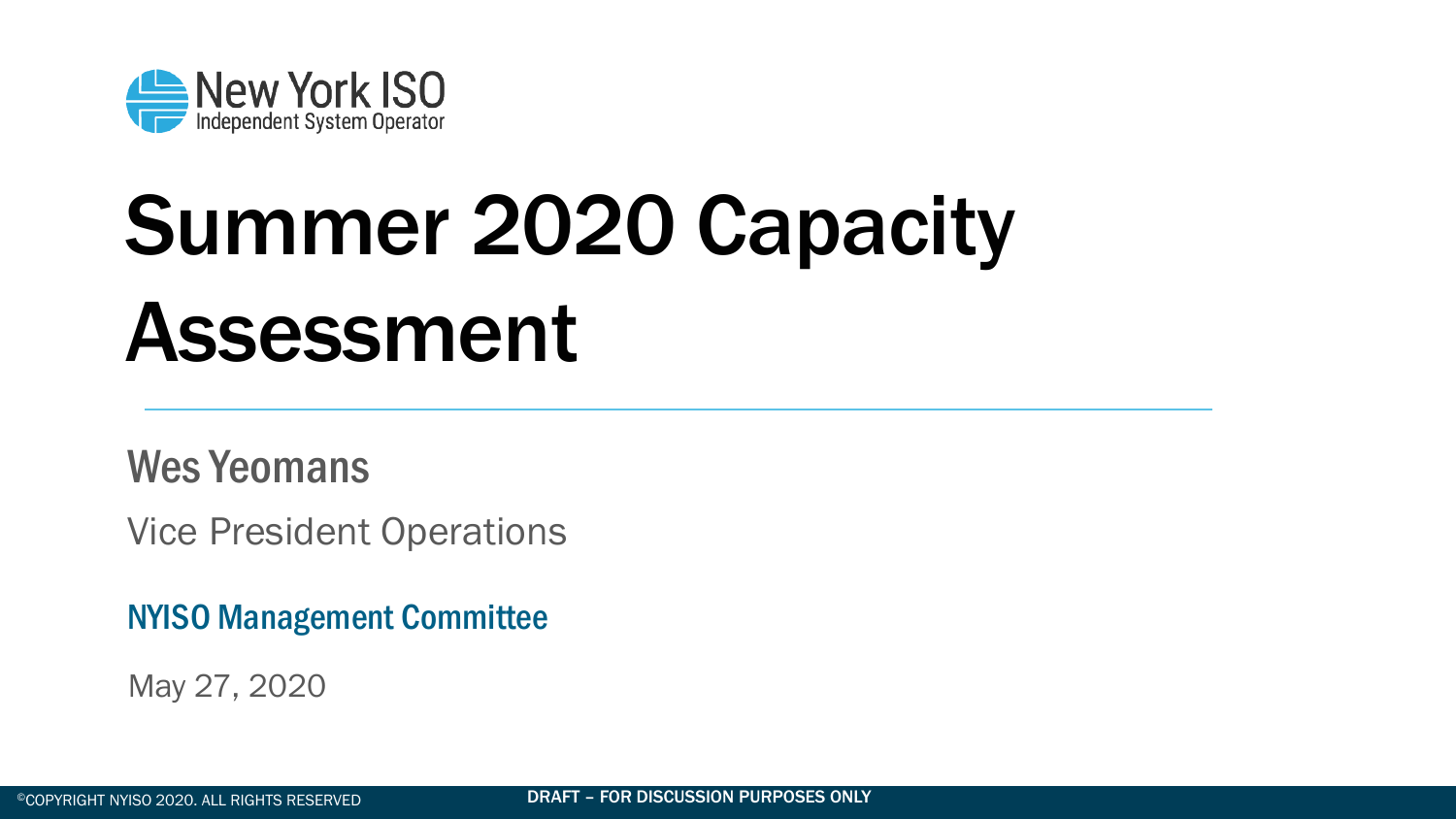## Highlights

### This summer capacity assessment utilizes a "deterministic approach" for approximating capacity margins and operating reserves for baseline and extreme

• NERC Standard TOP-002-2.1b — Normal Operations Planning, Requirement 7: Each Balancing Authority shall plan and secure sufficient day ahead capacity to secure

- weather conditions.
	- for the single largest contingency
	- averages

• The assessment utilizes a set of projected derates based on five-year EForD

## At baseline peak weather conditions:

• +1,721 MW of capacity margin surplus, a decrease of 506 MW over the baseline 2019 forecast. This is the projected capacity margin above the baseline peak load

plus 2,620 MW of operating reserves.

## At extreme weather conditions: (90<sup>th</sup> percentile forecast):

• -193 MW of capacity margin surplus, a decrease of 616 MW compared to the 2019 extreme weather forecast. This is the projected capacity margin below the 90<sup>th</sup> percentile load plus 2,620 MW of operating reserves. This does not account for Emergency Operating Procedures which may provide up to 3,080 MW of relief.



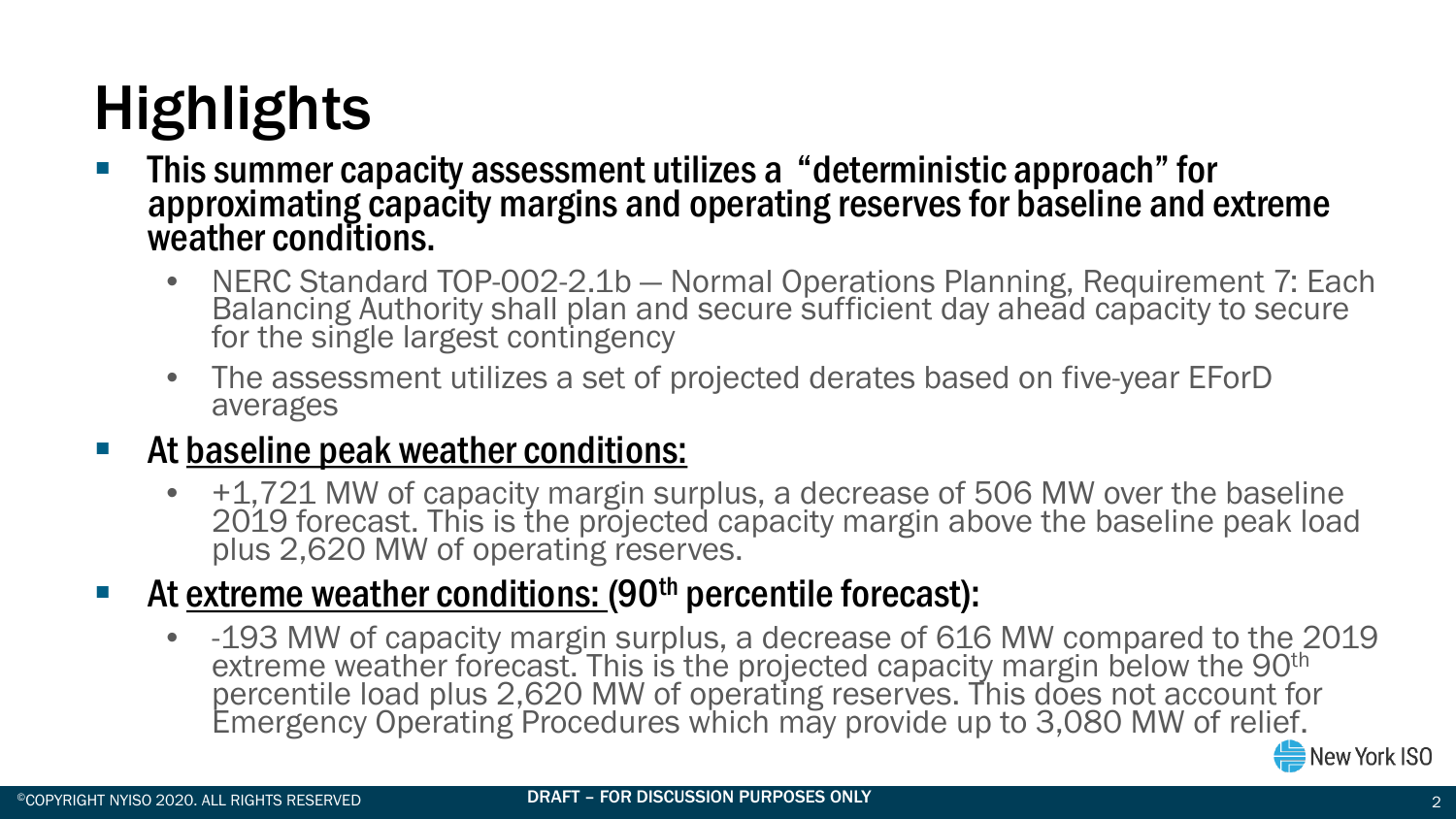1. Reflects the 2020 Gold Book existing capacity plus projected additions and deactivations during the summer of 2020 as well as known forced outages





- 
- 2. Derates: 1,438 MW for wind, 501 MW for Hydro, 2,277 MW for thermal units, 57 MW for other renewables and 409 MW for SCRs
- 3. It is expected that there may be up to an additional 3,080 MW available under Emergency Operating Procedures

| 2019 & 2020 Summer Capacity Assessment & Comparison |                                                       |                                    |                                              |                                    |                                                     |
|-----------------------------------------------------|-------------------------------------------------------|------------------------------------|----------------------------------------------|------------------------------------|-----------------------------------------------------|
|                                                     |                                                       | 2019                               |                                              | 2020                               |                                                     |
| <b>Line</b>                                         | <b>Item</b>                                           | <b>Baseline</b><br><b>Forecast</b> | <b>90th</b><br><b>Percentile</b><br>Forecast | <b>Baseline</b><br><b>Forecast</b> | <b>90th</b><br><b>Percentile</b><br><b>Forecast</b> |
| 1a                                                  | <b>Summer Generation Capacity<sup>1</sup></b>         | 39,295                             | 39,295                                       | 38,475                             | 38,475                                              |
| 1 <sub>b</sub>                                      | <b>SCR - ICAP Values</b>                              | 1,309                              | 1,309                                        | 1,282                              | 1,282                                               |
| 1 <sub>c</sub>                                      | <b>Net Purchases &amp; Sales</b>                      | 1,452                              | 1,452                                        | 1,562                              | 1,562                                               |
|                                                     | <b>Total Capacity Resources</b>                       | 42,056                             | 42,056                                       | 41,319                             | 41,319                                              |
| $\overline{2}$                                      | Assumed Unavailable Capacity (Gen + SCR) <sup>2</sup> | $-4,827$                           | $-4,827$                                     | $-4,682$                           | $-4,682$                                            |
| $3 = 1 + 2$                                         | <b>Net Capacity Resources</b>                         | 37,229                             | 37,229                                       | 36,637                             | 36,637                                              |
| $\overline{\mathbf{4}}$                             | <b>Peak Load Forecast</b>                             | 32,382                             | 34,186                                       | 32,296                             | 34,210                                              |
| $5\overline{)}$                                     | <b>Operating Reserve Requirement</b>                  | 2,620                              | 2,620                                        | 2,620                              | 2,620                                               |
| $6 = 4 + 5$                                         | <b>Total Capacity Requirement</b>                     | 35,002                             | 36,806                                       | 34,916                             | 36,830                                              |
| $7 = 3 - 6$                                         | <b>Capacity Margin<sup>3</sup></b>                    | 2,227                              | 423                                          | 1,721                              | $-193$                                              |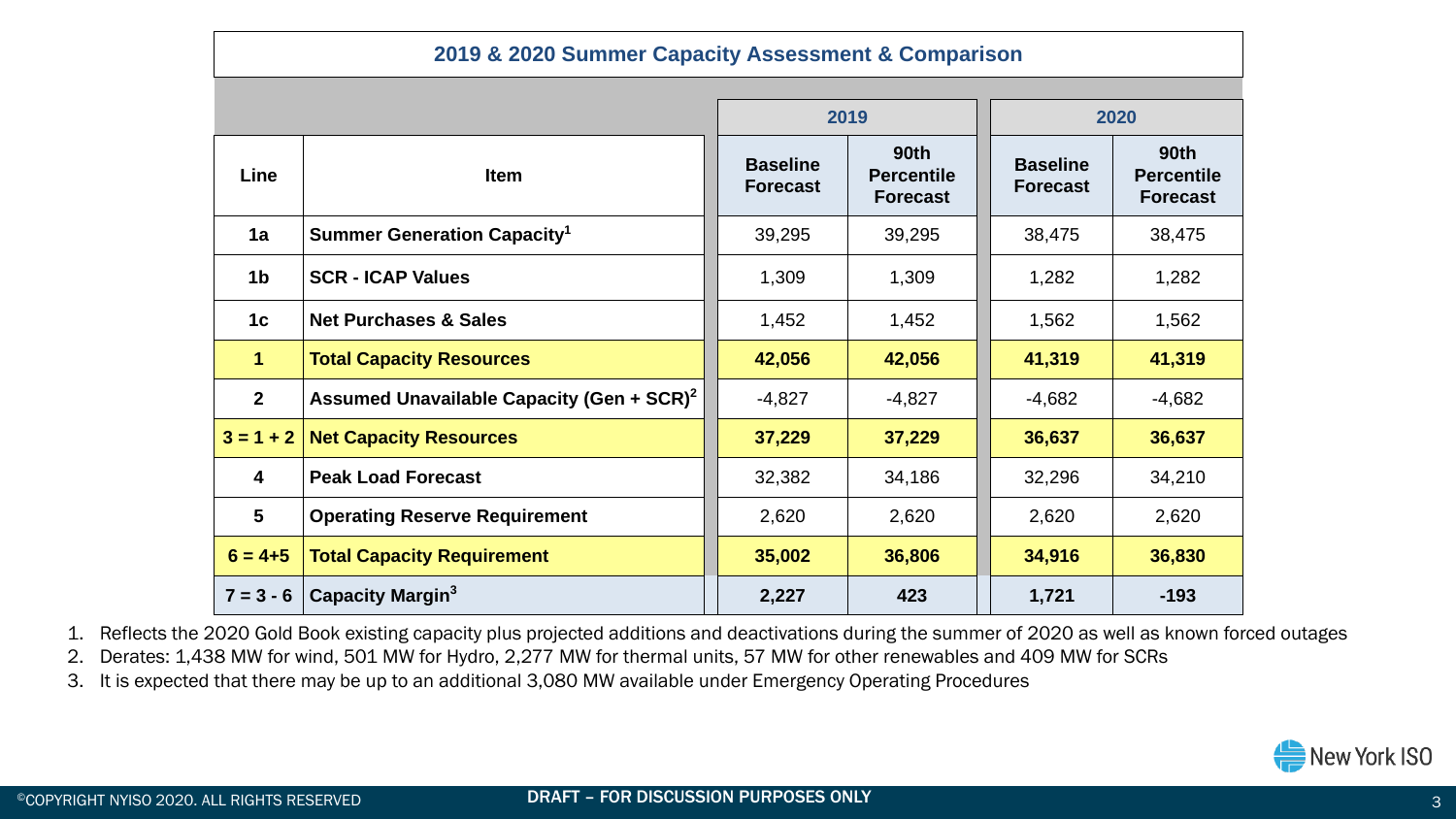- 1 Southeast Region (SENY) includes Zones G to J
- 2 All generation capability less known forced outages
- 3 Historically, thermal generator derates in SENY have totaled 1,131 MW





| <b>Line</b>    | <b>Item</b>                                                | 2020<br><b>Baseline</b> | 2020 90th<br><b>Percentile</b> |
|----------------|------------------------------------------------------------|-------------------------|--------------------------------|
|                |                                                            | <b>Forecast</b>         | <b>Forecast</b>                |
| 1a             | <b>Available Generation Capacity Resources<sup>2</sup></b> | 15,041                  | 15,041                         |
| 1 <sub>b</sub> | <b>Net ICAP External Imports</b>                           | 315                     | 315                            |
| 1c             | <b>Transmission Capability from UPNY to SENY (N-1-1)</b>   | 3,180                   | 3,180                          |
| 1 <sub>d</sub> | <b>Transmission Capability, Long Island to SENY</b>        | 50                      | 50                             |
|                | <b>Total Capability</b>                                    | 18,586                  | 18,586                         |
| $\overline{2}$ | <b>Projected Capacity Outages</b>                          | $\boldsymbol{0}$        |                                |
| $3 = (1-2)$    | <b>Total Capability</b>                                    | 18,586                  | 18,586                         |
| $\overline{4}$ | Load Forecast in Zones G to J                              | 15,639                  | 16,313                         |
| $5 = (3-4)$    | <b>Capacity Margin w/o SCR</b>                             | 2,947                   | 2,273                          |
| 6              | <b>SCR GHIJ</b>                                            | 604                     | 604                            |
| $7 = (5+6)$    | <b>Capacity Margin w/ SCR</b>                              | 3,551                   | 2,877                          |

## **Southeastern New York<sup>1</sup> : Summer Transmission Security - Base Case**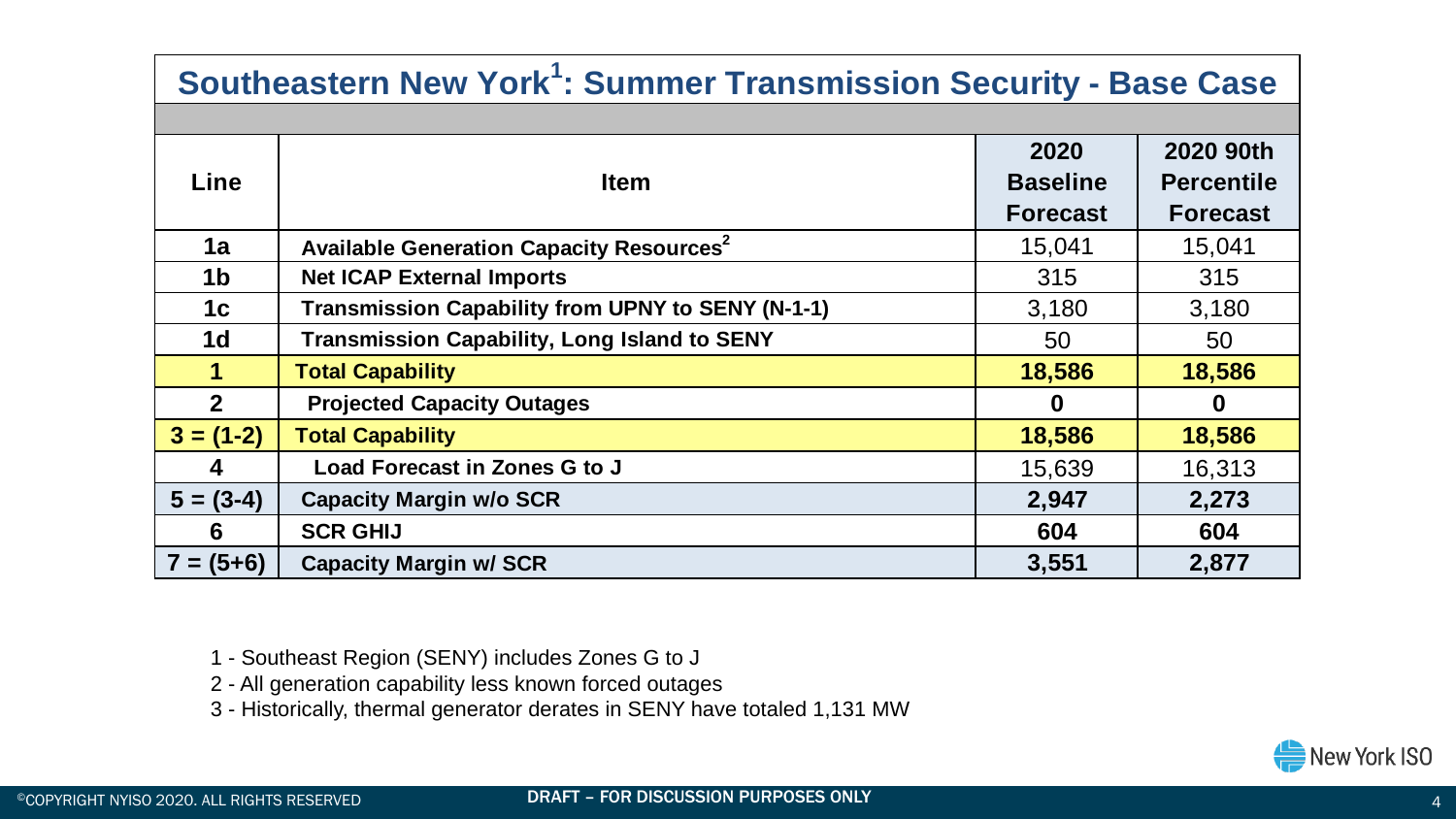1 - All generation capability less known forced outages 2 - Historically, thermal generator derates in Zone J have totaled 711 MW





| Line           | <b>Item</b>                                                   | 2020<br><b>Baseline</b><br><b>Forecast</b> | 2020 90th<br><b>Percentile</b><br><b>Forecast</b> |
|----------------|---------------------------------------------------------------|--------------------------------------------|---------------------------------------------------|
| 1a             | <b>Available Generation Capacity Resources</b>                | 9,242                                      | 9,242                                             |
| 1 <sub>b</sub> | <b>Net ICAP External Imports</b>                              | 315                                        | 315                                               |
| 1c             | Transmission Capability from Sprainbrook to Dunwoodie (N-1-1) | 2,800                                      | 2,800                                             |
| 1 <sub>d</sub> | <b>Transmission Capability, Long Island to NYC</b>            | 300                                        | 300                                               |
| <b>1e</b>      | <b>Transmission Capability, A/B/C</b>                         |                                            | $\mathbf{O}$                                      |
|                | <b>Total Capability</b>                                       | 12,657                                     | 12,657                                            |
| 2 <sup>1</sup> | <b>Projected Capacity Outages</b>                             |                                            |                                                   |
| $3 = (1-2)$    | <b>Total Capability</b>                                       | 12,657                                     | 12,657                                            |
| 4              | <b>Load Forecast in Zone J</b>                                | 11,316                                     | 11,720                                            |
| $5 = (3-4)$    | <b>Capacity Margin w/o SCR</b>                                | 1,341                                      | 937                                               |
| 6              | <b>SCRJ</b>                                                   | 479                                        | 479                                               |
|                | $7 = (5+6)$ Capacity Margin w/ SCR                            | 1,820                                      | 1,416                                             |

### **Zone J, NYC: Summer Transmission Security - Base Case**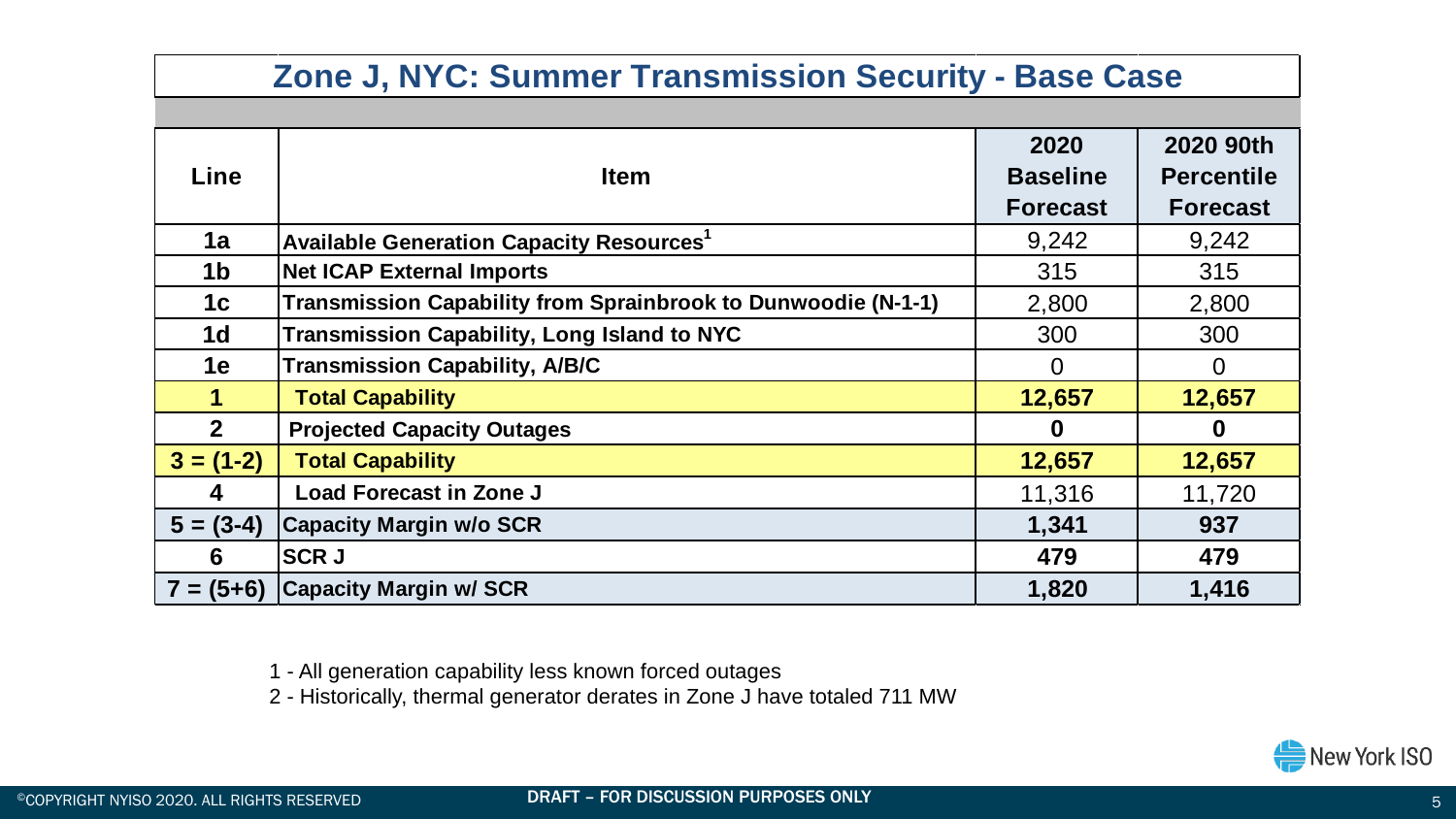| <b>2020 Emergency Operating Procedures</b>            |                                                                                       |               |  |
|-------------------------------------------------------|---------------------------------------------------------------------------------------|---------------|--|
| <b>Procedure</b>                                      | <b>Effect</b>                                                                         | 2019 MW Value |  |
| <b>Emergency Demand</b><br><b>Response Programs</b>   | Load Impact                                                                           |               |  |
| <b>Voltage Reductions</b>                             | <b>Load Impact</b>                                                                    | 482           |  |
| <b>Voluntary Industrial</b><br><b>Curtailment</b>     | Load Impact                                                                           | 207           |  |
| <b>General Public Appeals</b>                         | Load Impact                                                                           | 80            |  |
| <b>Emergency Purchases</b>                            | <b>Additional Resources</b>                                                           | 1,000         |  |
| <b>Thirty Minute Reserves to</b><br>Zero              | <b>Allow Operating Reserve to</b><br><b>Decrease to Largest Single</b><br>Contingency | 1,310         |  |
| <b>Total Emergency</b><br><b>Operating Procedures</b> |                                                                                       | 3,080         |  |

\*Note: The Emergency Operating Procedures above do not reflect an exhaustive list of operator actions available to avoid load shed.



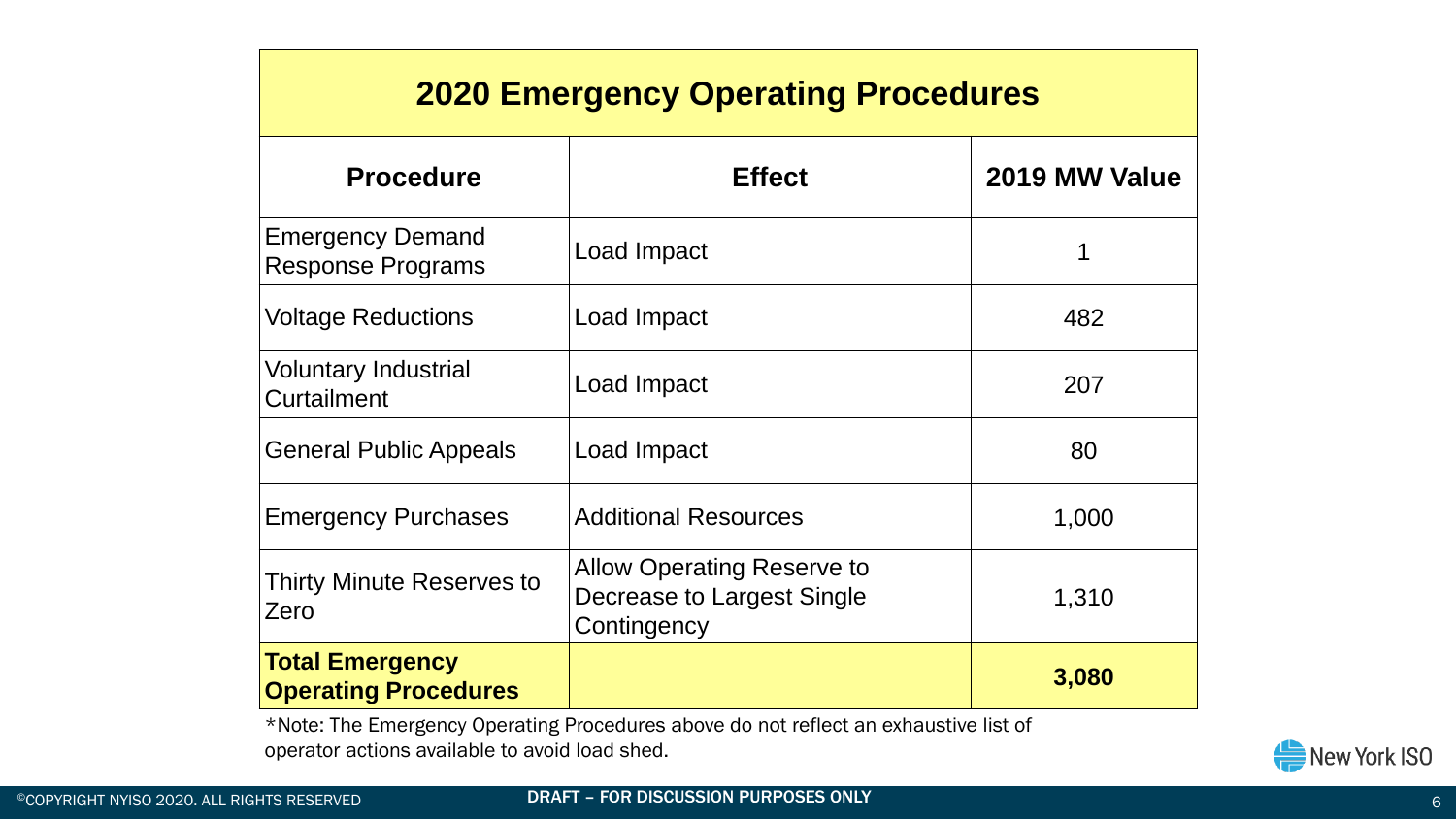# Generation Deactivations

Hudson Ave 4 (RETIRED)

Steuben County LF (RETIRED)

Monroe Livingston (RETIRED)

Auburn - State St. (RETIRED)

Albany LFGE

Cayuga 1 (MOTHBALL)

Hudson Ave 3 (IIFO)

Greenidge 4 (BTM:NG)

Somerset

**Indian Point 2** 

### **TOTAL 2,273**

©COPYRIGHT NYISO 2020. ALL RIGHTS RESERVED **DRAFT – FOR DISCUSSION PURPOSES ONLY** 7

## Station Name Nameplate MW

| 16.3  |
|-------|
| 3.2   |
| 2.4   |
| 7.4   |
| 5.6   |
| 155.3 |
| 16.3  |
| 112.5 |
| 655.1 |
| 1299  |
| 2,273 |

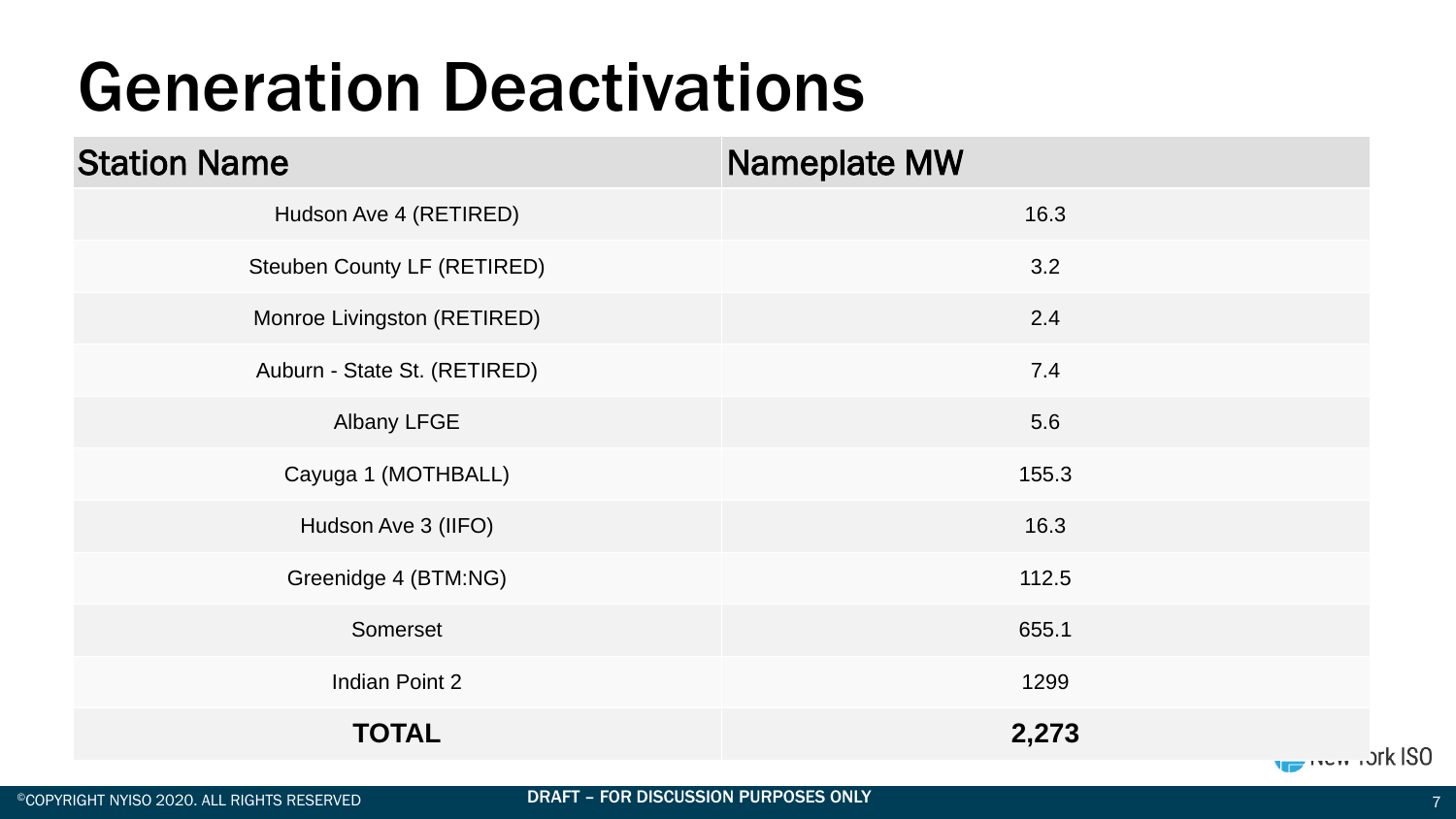# Generation Additions

Cricket Valley 1,177



## Station Name Nameplate MW





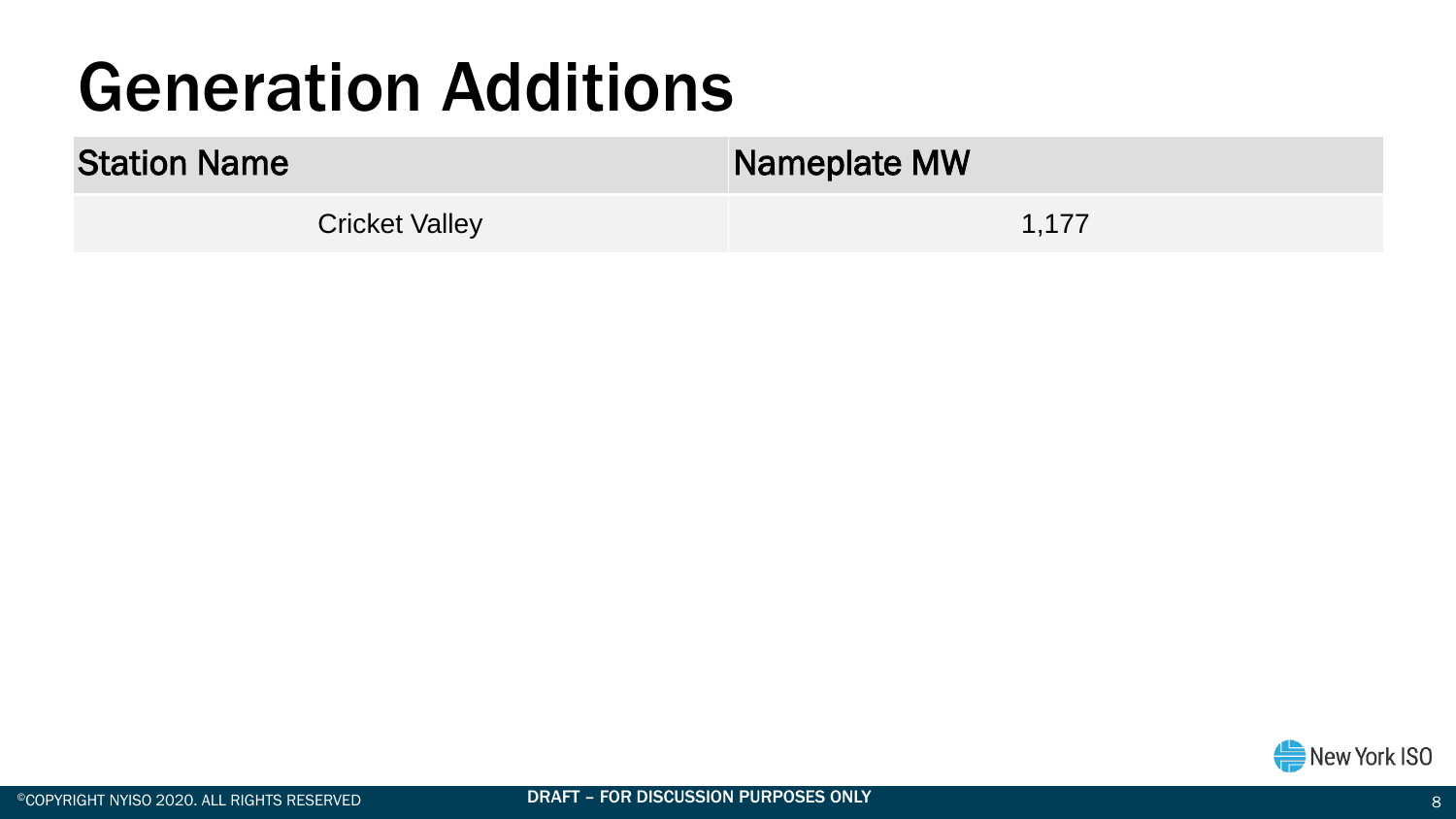# Transmission Operations

- 
- 
- St. Lawrence-Moses L33 PAR 230 Out-of-Service
- 
- Sprain Brook/Dunwoodie Series Reactors 345 In-Service
- Marcy South Series Capacitors 345 In-Service
- New Watercure Transformer #2 345/230 In-Service
- 

## Equipment Voltage (kV) Status

- Hudson-Farragut B3402 345 Out-of-Service
- Marion-Farragut C3403 345 Out-of-Service
	-
- Warren-Falconer 171 115 115 Operated Normally Open
	- -
	-
- Moses-Adirondack MA-1 or MA-2 230 Out-of-Service for rebuild with ability to recall





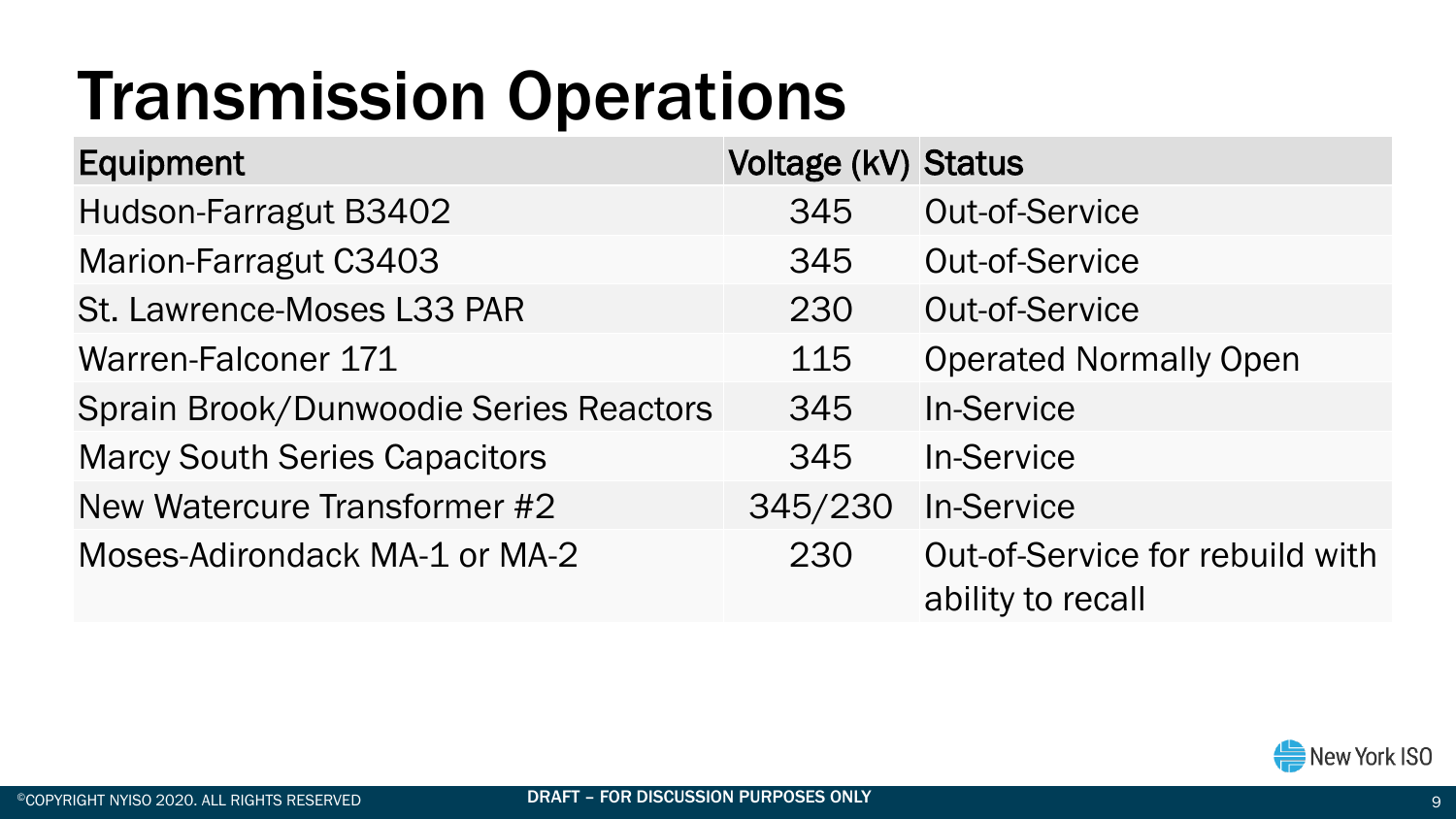



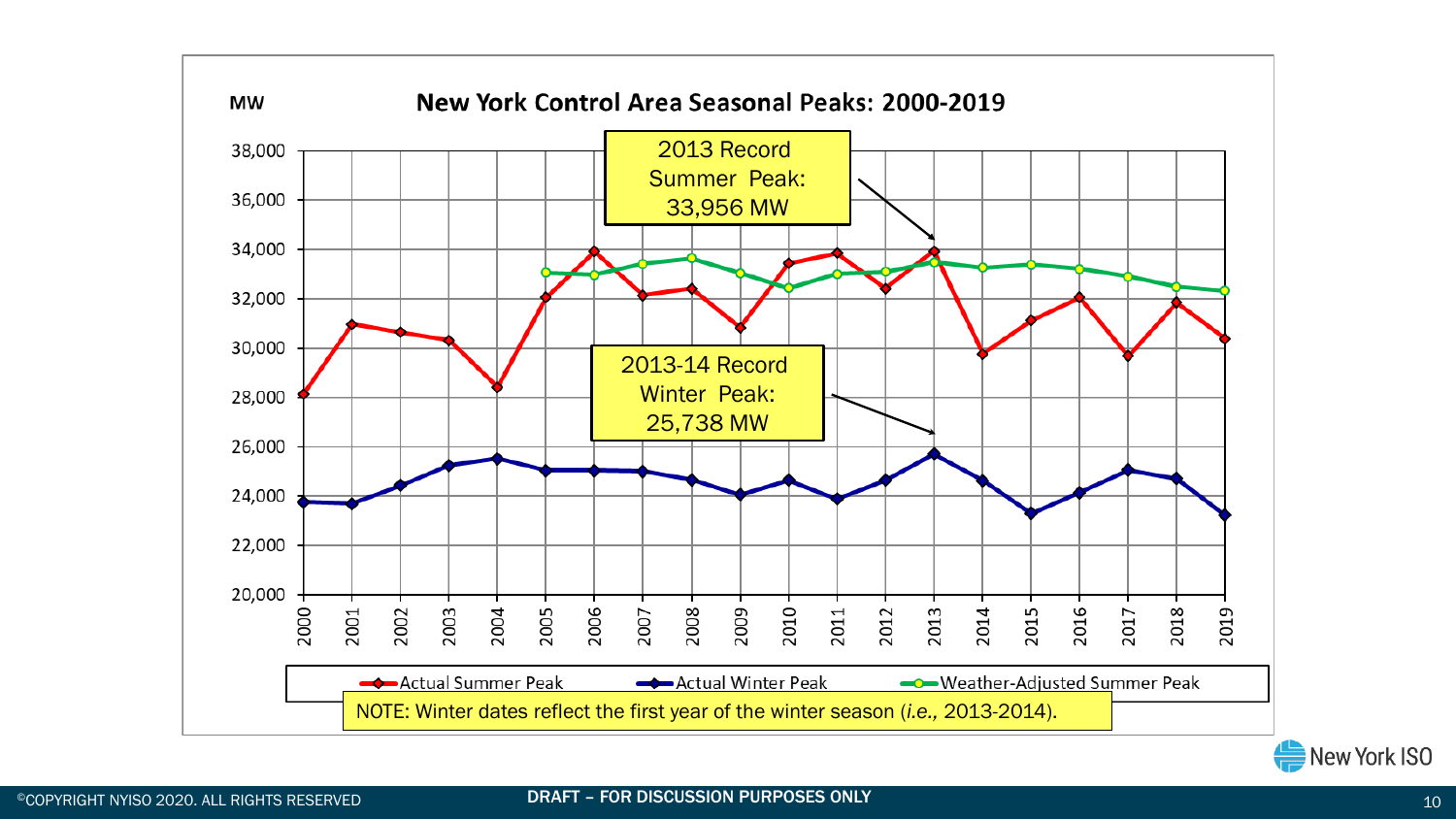